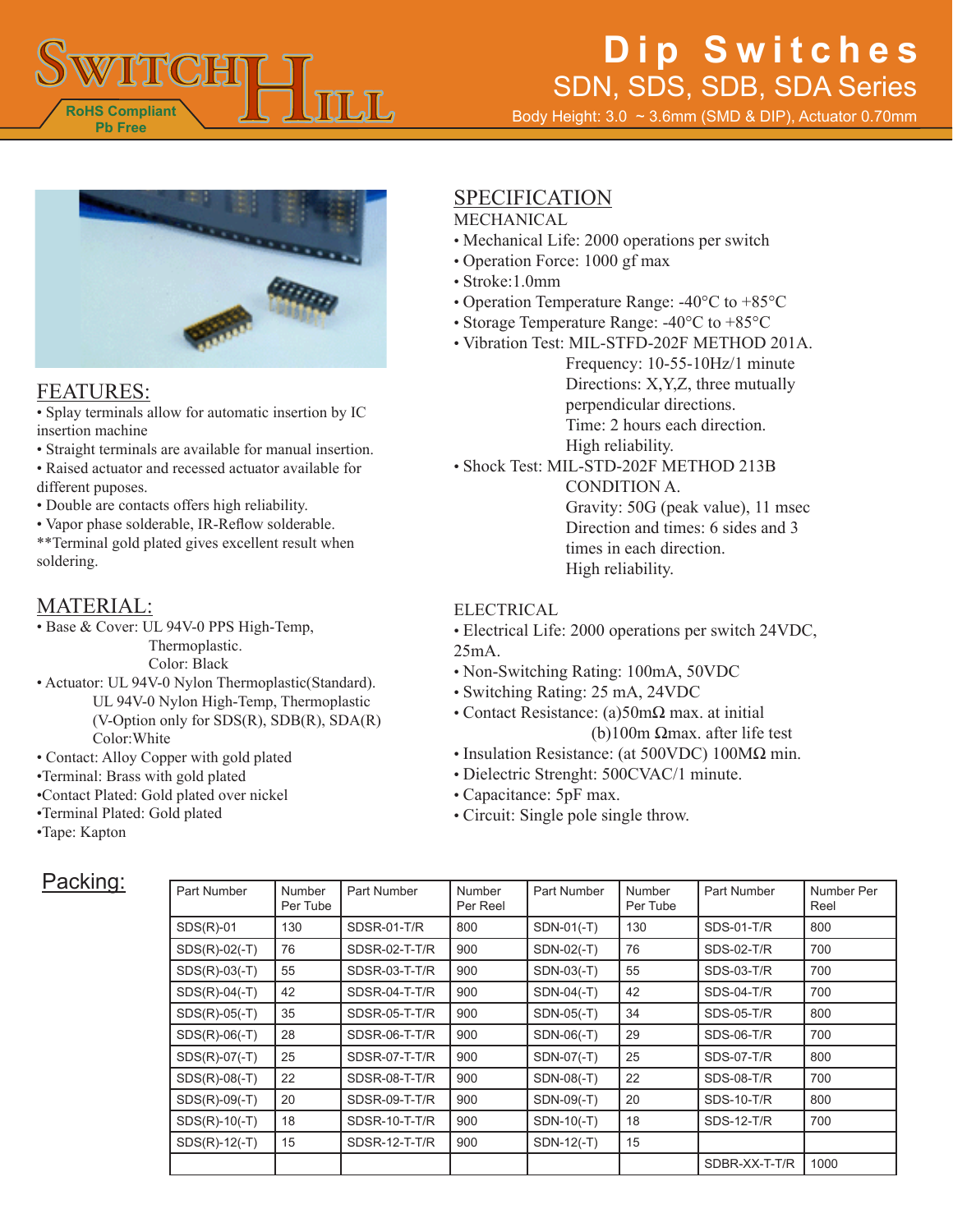

Body Height: 3.0 ~ 3.6mm (SMD & DIP), Actuator 0.70mm

### SDN(R)









SDS(R)



| <b>SDN-12(P)</b><br><b>SDNR-12(P)</b> | 12             | 31.42[1.237] | 27.94[1.100] |
|---------------------------------------|----------------|--------------|--------------|
| SDN-10(P)<br><b>SDNR-10(P)</b>        | 10             | 26.34[1.037] | 22.86[.900]  |
| SDN-09(P)<br><b>SDNR-09(P)</b>        | 9              | 23.80[.937]  | 20.32[.800]  |
| <b>SDN-08(P)</b><br><b>SDNR-08(P)</b> | 8              | 21.26[.837]  | 17.78[.700]  |
| SDN-07(P)<br><b>SDNR-07(P)</b>        | $\overline{7}$ | 18.72[.737]  | 15.24[.600]  |
| SDN-06(P)<br><b>SDNR-06(P)</b>        | 6              | 16.18[.737]  | 12.70[.500]  |
| SDN-05(P)<br><b>SDNR-05(P)</b>        | 5              | 13.64[.537]  | 10.16[.400]  |
| SDN-04(P)<br>$SDNR-04(P)$             | $\overline{4}$ | 11.10[.437]  | 7.62[.300]   |
| SDN-03(P)<br>$SDNR-03(P)$             | 3              | 8.56[.337]   | 5.08[.200]   |
| SDN-02(P)<br><b>SDNR-02(P)</b>        | $\overline{2}$ | 6.02[.237]   | 2.54[.100]   |
| SDN-01(P)<br><b>SDNR-01(P)</b>        | 1              | 3.48[.137]   |              |
| Prod. No.                             | No. Of<br>Pos. | Dim A        | Dim B        |

SCHEMATIC(TYP.)





| <b>SDS-12(P)</b><br>SDSR-12(P) | 12             | 31.42[1.237] | 27.94[1.100] |
|--------------------------------|----------------|--------------|--------------|
| SDS-10(P)<br><b>SDSR-10(P)</b> | 10             | 26.34[1.037] | 22.86[.900]  |
| SDS-09(P)<br><b>SDSR-09(P)</b> | 9              | 23.80[.937]  | 20.32[.800]  |
| SDS-08(P)<br><b>SDSR-08(P)</b> | 8              | 21.26[.837]  | 17.78[.700]  |
| SDS-07(P)<br><b>SDSR-07(P)</b> | $\overline{7}$ | 18.72[.737]  | 15.24[.600]  |
| SDS-06(P)<br><b>SDSR-06(P)</b> | 6              | 16.18[.737]  | 12.70[.500]  |
| SDS-05(P)<br><b>SDSR-05(P)</b> | 5              | 13.64[.537]  | 10.16[.400]  |
| $SDS-04(P)$<br>SDSR-04(P)      | $\overline{4}$ | 11.10[.437]  | 7.62[.300]   |
| SDS-03(P)<br><b>SDSR-03(P)</b> | 3              | 8.56[.337]   | 5.08[.200]   |
| SDS-02(P)<br><b>SDSR-02(P)</b> | $\overline{2}$ | 6.02[.237]   | 2.54[.100]   |
|                                |                |              |              |
| Prod. No.                      | No. Of<br>Pos. | Dim A        | Dim B        |

SCHEMATIC(TYP.)

 $(1, 2, 3, 4, 5, 6, 7, 8, 9, 10, 12, POS$  AVAIL)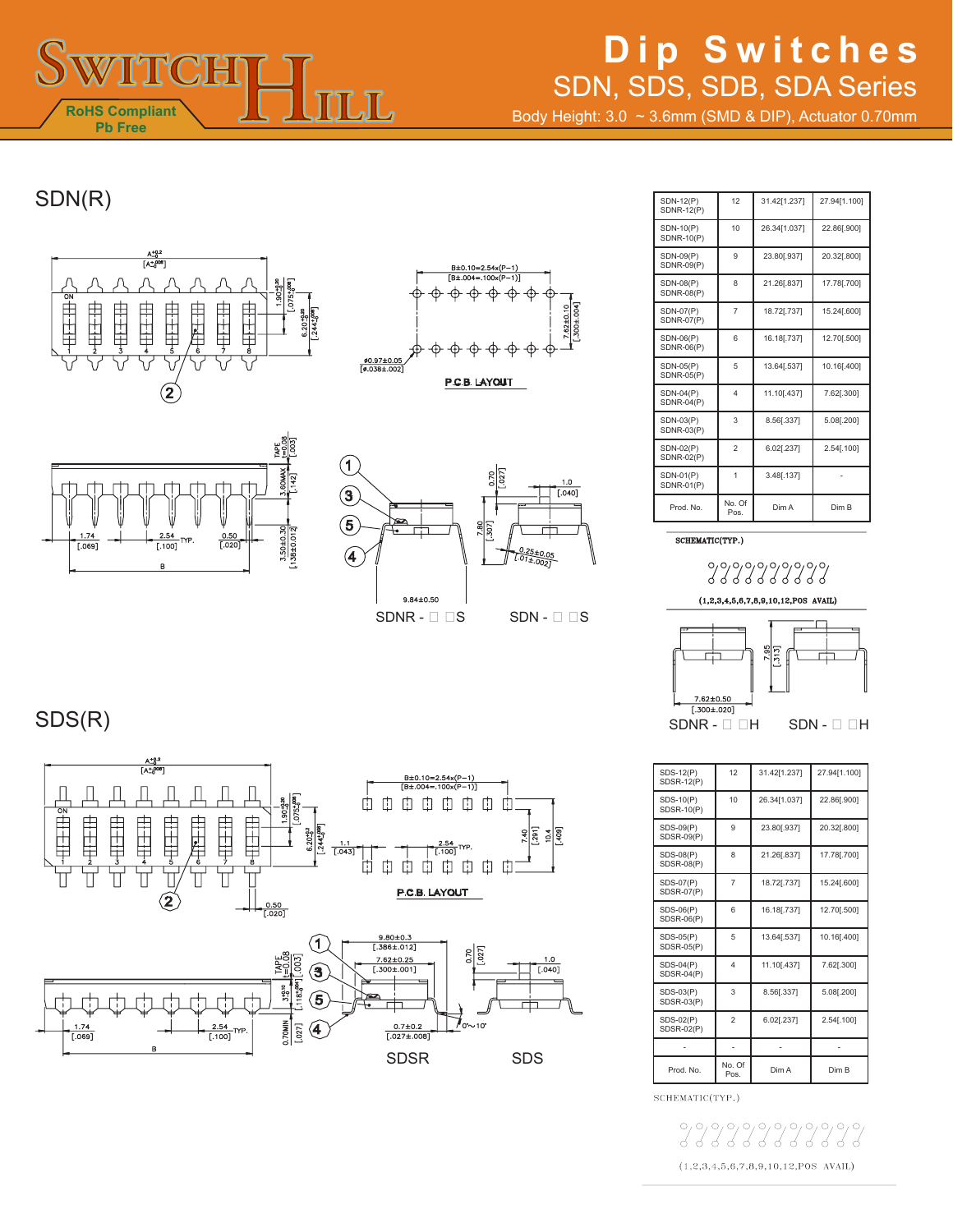

Body Height: 3.0 ~ 3.6mm (SMD & DIP), Actuator 0.70mm

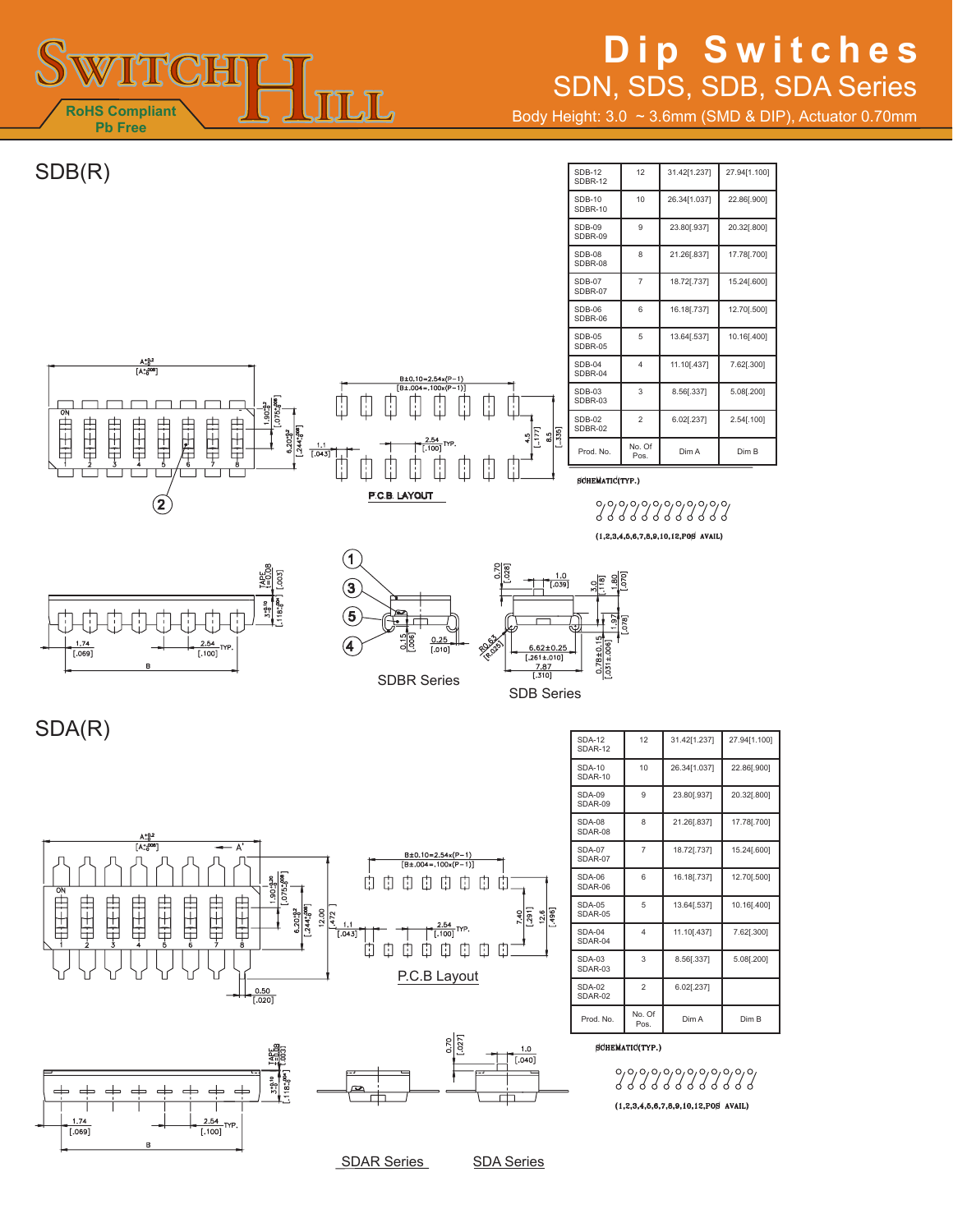

Body Height: 3.0 ~ 3.6mm (SMD & DIP), Actuator 0.70mm

#### HOW TO ORDER:

| $\vert \vert$ $\vert$ $\vert$<br>$\overline{\phantom{a}}$<br>- 1<br>$\sim$ |                                                                                      |
|----------------------------------------------------------------------------|--------------------------------------------------------------------------------------|
|                                                                            |                                                                                      |
|                                                                            | Package Style:                                                                       |
|                                                                            | $B = Tub$                                                                            |
|                                                                            | $T/R$ = Tape & Reel                                                                  |
|                                                                            | Soldering:                                                                           |
|                                                                            | R = Lead Free Solderable                                                             |
|                                                                            | Seal:                                                                                |
|                                                                            | $\square$ = Regular                                                                  |
|                                                                            | T = Top Tape Sealed                                                                  |
|                                                                            |                                                                                      |
|                                                                            | Shape of Terminal:                                                                   |
|                                                                            | $\Box$ = Regular                                                                     |
|                                                                            | S = Splay Terminal<br>Only for SDN(R)                                                |
|                                                                            | H = Straight Terminal                                                                |
|                                                                            | Number of Positions:                                                                 |
|                                                                            | $02 = 2$ Positions<br>$07 = 7$ Positions                                             |
|                                                                            | $03 = 3$ Positions<br>$08 = 8$ Positions<br>$04 = 4$ Positions<br>$09 = 9$ Positions |
|                                                                            | $05 = 5$ Positions<br>$10 = 10$ Positions                                            |
|                                                                            | $06 = 6$ Positions<br>$12 = 12$ Positions                                            |
|                                                                            | Actuator Type:                                                                       |
|                                                                            | $\Box$ = Raised Actuator                                                             |
|                                                                            | $R =$ Recessed Actuator                                                              |
|                                                                            |                                                                                      |
|                                                                            | SDN = Through Hole Type Dip Switch 9.8mm Pitch                                       |
|                                                                            | SDS = S.M.D. Type Gull Wing Terminal 7.62 & 9.84mm Pitch                             |
|                                                                            | SDB = S.M.D. Type J Bend Terminal 7.87mm Pitch                                       |
|                                                                            | SDA = Flat Terminal S.M.D. 12.00mm Width                                             |